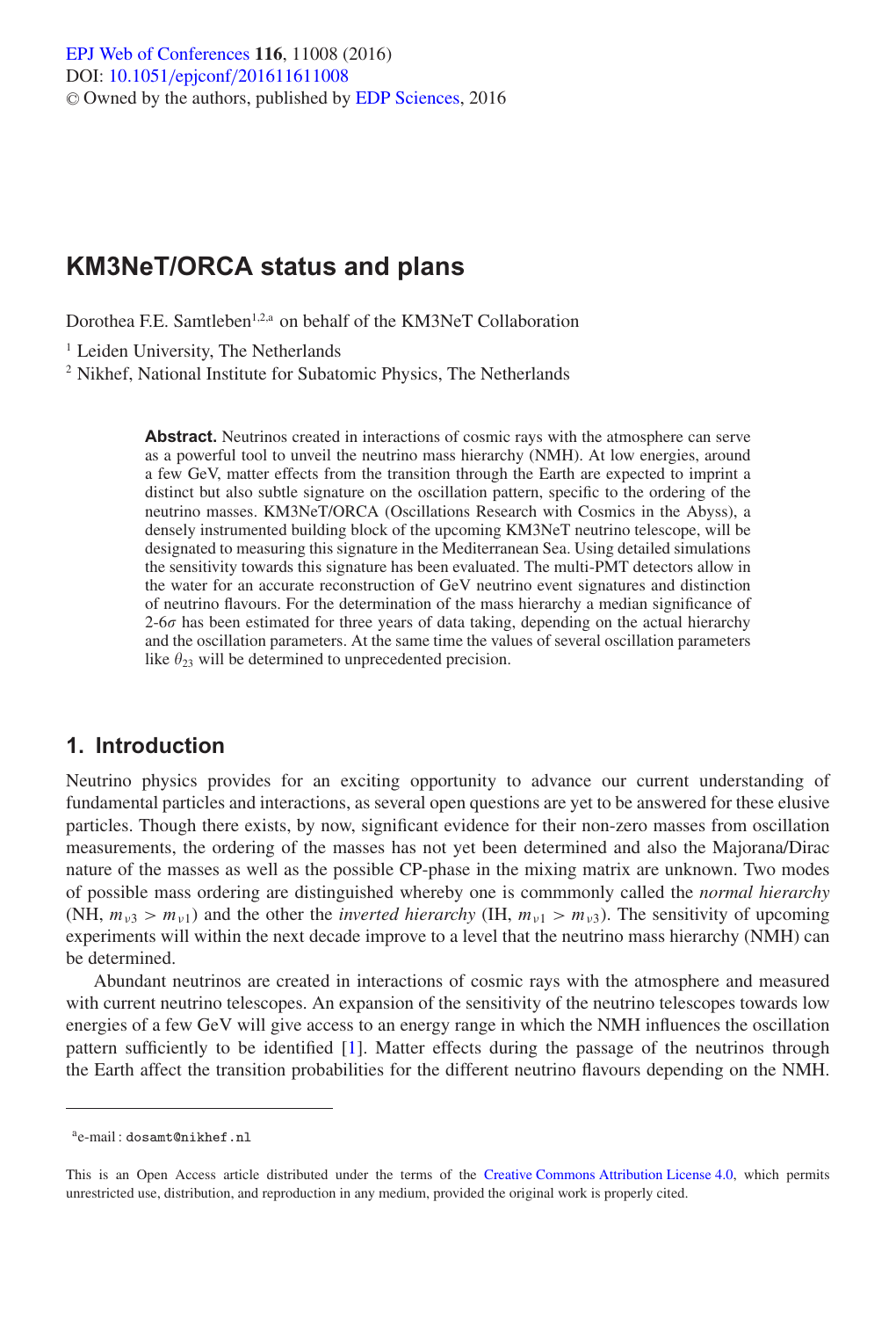However, the impact on the oscillations is for NH and IH opposite for neutrinos and antineutrinos, which cannot be distinguished in a neutrino telescope. Still since the neutrino and antineutrino fluxes from the atmosphere are not exactly equal and also the neutrino cross section is about a factor of two larger than the antineutrino cross section  $[2]$  a net signature specific to the NMH remains in the oscillation pattern and can be measured.

### **2. Detector**

The feasibility of neutrino studies with an underwater neutrino telescope has already successfully been demonstrated by the ANTARES neutrino telescope which is operational in the Mediterranean Sea since 2007 [\[3](#page-5-2)]. Building on this experience the KM3NeT research infrastructure [\[4\]](#page-5-3) has been planned and is currently under construction. It will host two neutrino telescope installations: ARCA (Astroparticle Research with Cosmics in the Abyss) at an Italian site located about 100 km from Capo Passero (Sicily, Italy) at a depth of 3500 m, focussed on the measurement of high energetic astrophysical neutrinos and ORCA (Oscillations Research with Cosmics in the Abyss) at a French site located about 40 km from Toulon (France) at a depth of 2475 m, focussed on low energetic atmospheric neutrinos. The same technology will be used at both sites but different detector densities will be implemented optimized for the different addressed energy ranges.

A pressure resistant glass sphere of 17 inch diameter (Digital Optical Module – DOM), which hosts 31 3" photomultipliers (PMTs) distributed to cover all directions, is the active sensor of the telescope [\[5\]](#page-5-4). For the PMT signals a nanosecond timing precision is achieved and all time-over-thresholds of these signals are sent to shore for further processing and filtering. Calibration tools are implemented to determine in real-time the position of the detectors to the precision of a few centimeters and the orientation within a few degrees.

The small PMTs allow for single photon counting and signal correlations enable powerful background rejection of photons from bioluminiscence or from the radioactive decays of  $40K$  in the seawater. The homogeneously distributed  $^{40}K$  signal is not only considered a background but serves also as a constant calibration source to determine the time offsets on a DOM and enables continuous monitoring of the PMT performance [\[6\]](#page-5-5).

The DOMs are distributed on strings which are fixed on the floor and kept taut by a buoy. One string contains 18 DOMs whose distance determines the accessible energy range. For ORCA the DOM distance on a string is currently being optimized in the range of 6 m to 18 m. The results shown in this contribution have been determined for a distance of 6 m. The distance between the strings is for ORCA fixed to 20 m according to deployment constraints.

In December 2014 the first main electro-optical cable was successfully deployed at the French Site followed by the deployment of the first junction box for the connection of strings in the summer 2015. The first 6 strings will be built and deployed by the end of 2016. The full ORCA array of 115 strings will then be constructed and become operational within three years depending on the availability of funds.

### **3. Simulations and event reconstruction**

The possible measurement of the oscillation pattern has been studied using detailed simulations [\[7](#page-5-6)]. The neutrino and antineutrino interactions were generated with a software based on the GENIE [\[8\]](#page-5-7) neutrino event generator. The weighting of the events follows the Bartol atmospheric neutrino flux model [\[9\]](#page-5-8). The background of down-going muons was generated using the MUPAGE [\[10\]](#page-5-9) program. All particles in the vicinity of the detector are propagated with a GEANT based software package. This generates Cherenkov light from primary and secondary particles whereby the effects of absorption and scattering in water as well as the characteristics from the PMTs are taken into account in the propagation and signal creation. Also photons from  ${}^{40}$ K decays are added in the simulations.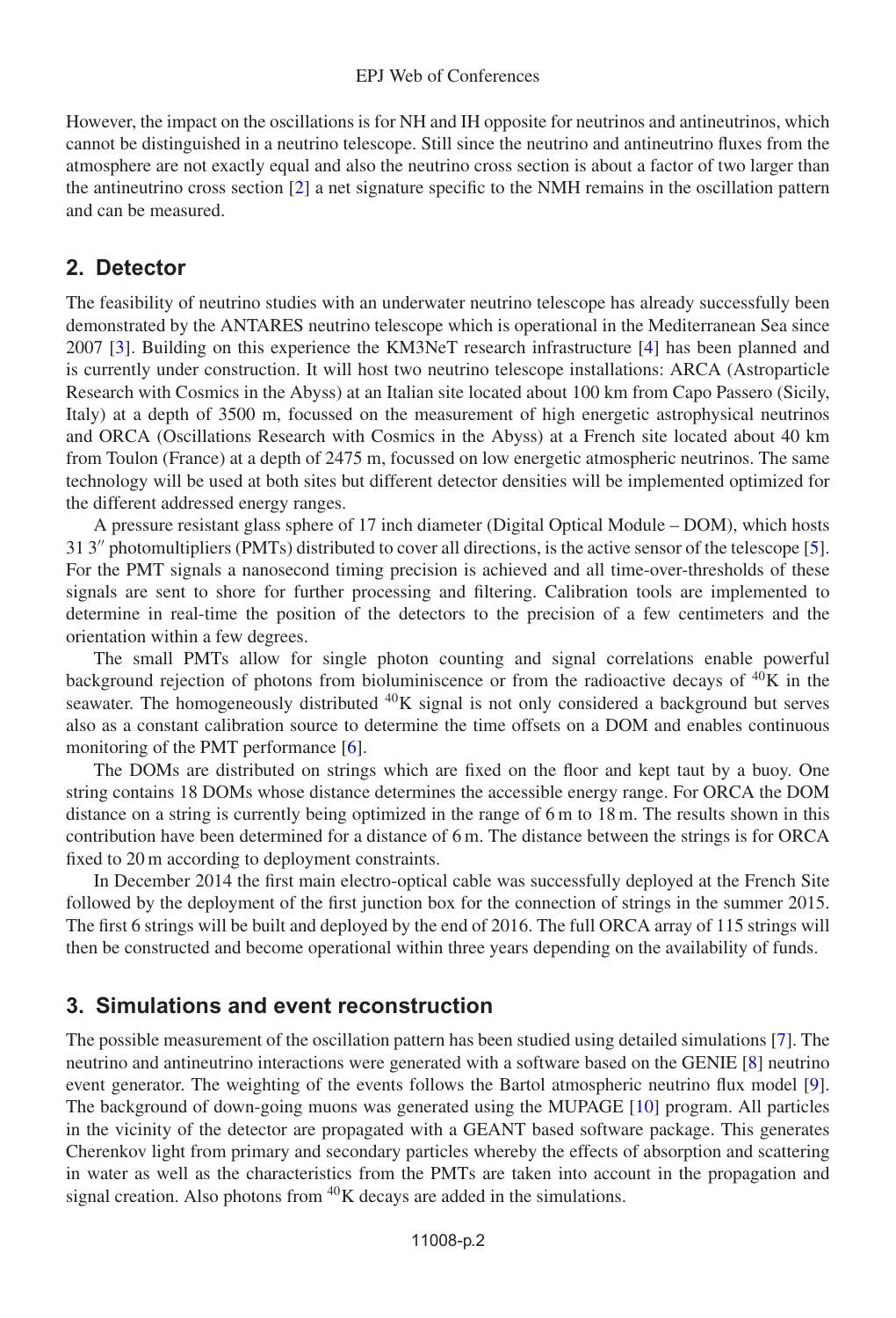<span id="page-2-0"></span>

**Figure 1.** Left: The median angular resolution is shown for  $v_\mu$  events as a function of the neutrino energy for the neutrino direction  $\alpha$  and the zenith angle  $\theta$ . Right: The median energy resolution is shown as a function of the neutrino energy for different vertical DOM distances.

The main task of the reconstruction is to provide accurate information on the direction and energy of the neutrino as well as on the flavour. A neutrino interaction in the detector results in a track-like or a cascade-like signature. A charged current (CC) interaction of a  $v<sub>u</sub>$  leads to the creation of a muon which leaves signals along its path in the detector and thus shows a track-like signature. The length of a 5 GeV muon track amounts to ∼25 m. The  $v_e$  and  $v_\tau$  CC interactions create an electron and a tau respectively, which both lead to the creation of a cascade and thus a cascade-like signature. The distinction of the track-like and the cascade-like signatures allows thus some flavour identification for the CC interactions. The neutral current (NC) interactions of neutrinos of all flavours result in a cascade at the interaction vertex and thus also a cascade-like signature. In this case no flavours can be distinguished and the NC interactions represent a background to the oscillation measurement.

The event signatures also depend on the inelasticity of the interaction as not all energy of the neutrino will be transferred to the final lepton which is taken into account in the reconstruction.

Both event signatures (track/cascade) are addressed with designated multi-step algorithms. Hits are selected based on timing correlations and for the track-like signature a grid of directions is evaluated with likelihood fits whereby the candidate with the best likelihood is chosen. The energy of the neutrino is estimated in the case of the track signature from the length of the reconstructed track as well as the associated hits. For the cascade, first the interaction vertex is determined, then the direction, energy and inelasticity using a likelihood fit.

The directional and energy resolution for the track reconstruction can be seen in Fig. [1.](#page-2-0) In the relevant energy range of 5–12 GeV the directional resolution is better than 10 degrees and the energy resolution better than 25%. The performance varies only slightly with the DOM distance and is similar for cascades.

The inelasticity y for  $v_e$  CC interactions is determined in the likelihood fit from the amount of photons found at the Cherenkov angle with respect to the reconstructed direction as compared to the amount of photons at other angles. A comparison of the angle distributions of photons is shown in Fig. [2](#page-3-0) separately for events from different inelasticity ranges. The Cherenkov photons from the electron lead to a prominent peak at the Cherenkov angle for events with low inelasticities.

For the  $\nu_{\mu}$  CC interactions the inelasticity is reconstructed from time residual distributions of the hits. The distributions are created with respect to the expectation of Cherenkov light from a track hypothesis and with respect to the expectation from shower light from the vertex. The dependence of these distributions on the inelasticity of the event is then exploited for the inelasticity determination. For both cascade and track interactions some sensitivity on the inelasticity could be gained but is also still being optimized. It is not yet used in the NMH determination but will be exploited in the future since it can increase the sensitivity as has been shown for  $v_u$  interactions [\[11\]](#page-5-10).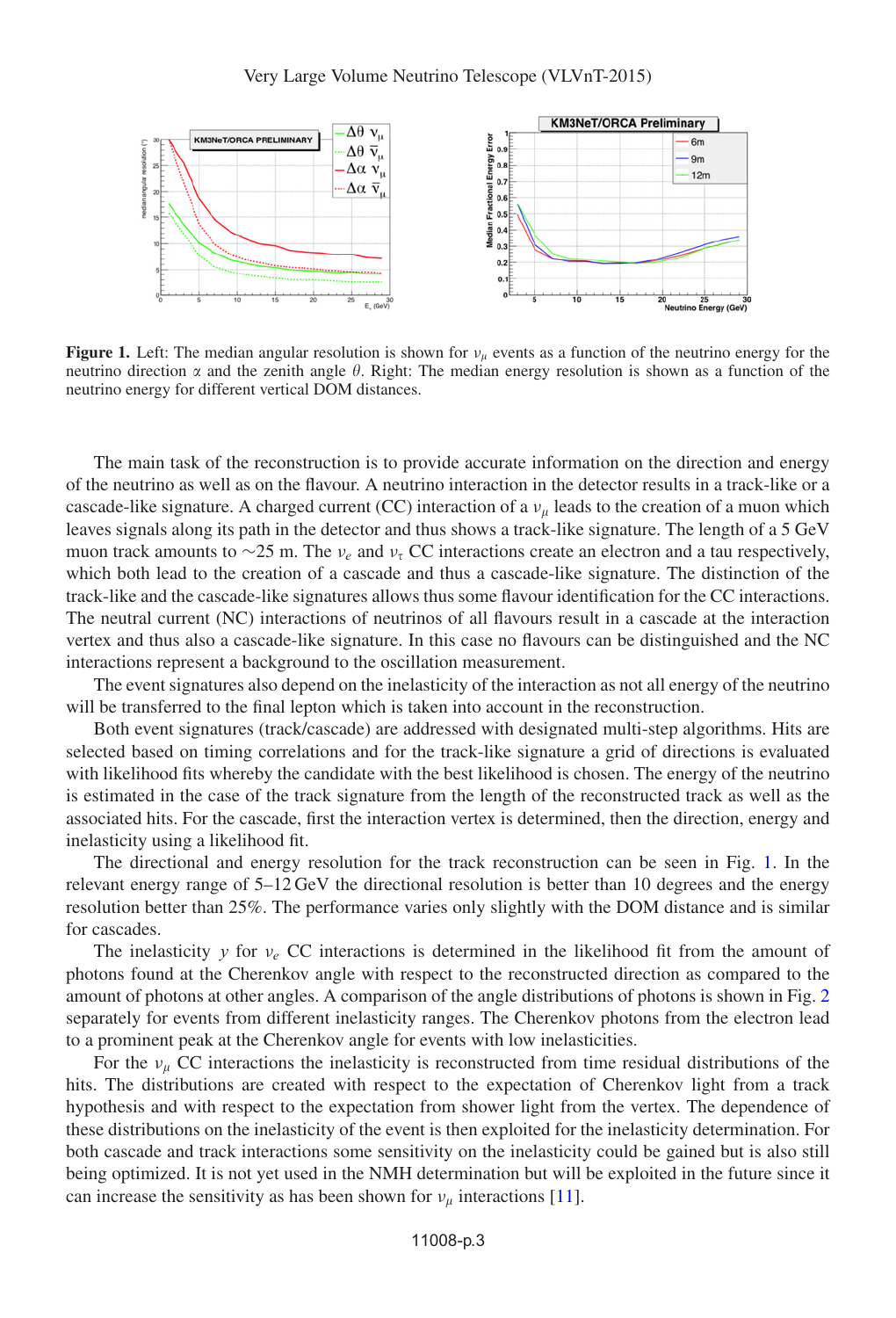<span id="page-3-0"></span>

**Figure 2.** Left: The distribution of photon angles with respect to the electron direction is shown for  $v_e$  events. Right: The effective mass is shown for the different (anti-)neutrino interactions.

An important parameter for evaluating the reconstruction performances and the sensitivity for the measurement of the neutrino mass hierarchy is the effective volume, defined as the volume of a perfectly efficient detector to observe neutrinos interacting within that volume. Figure [2](#page-3-0) shows on the right side the effective mass from the reconstruction of the different neutrino interactions, obtained by multiplying the effective volume by the seawater density, equal to 1.025 g/cm<sup>3</sup>. For an energy around 5 GeV the effective mass reaches the instrumented detector mass for  $v_u$  and  $v_e$  CC interactions.

The identification of a track-like or cascade-like event is implemented using a random decision forest (RDF) classification [\[12\]](#page-5-11). Many characteristics of the event signatures like the likelihood values of the reconstruction or time residuals are exploited in this classification. For the important energy range between 5–12 GeV the identification succeeds in 80% of the antineutrino events, whereby this fraction rises with energy. The performance for neutrinos is slightly worse due to the different inelasticities of neutrino events compared to antineutrinos as on average less of the energy of the neutrinos will go to the muon. Cascades from  $v_e$  interactions are misidentified as tracks in less than 10% of the cases and this fraction decreases strongly with energy.

The background from the abundant down-going muons is suppressed at first with basic cuts on the reconstructed zenith angle and vertex position. Only up-going events are selected and the vertex position is constrained to reside approximately in the instrumented volume. This decreases the amount of atmospheric muons by three orders of magnitude. Further suppression, by two orders of magnitude, is achieved by using a boosted decision tree (BDT) for the identification of these events. Only a few percent of misreconstructed muon events remain in the final sample of reconstructed events.

#### **4. Sensitivity calculation**

Using the atmospheric neutrino fluxes, the neutrino interaction cross sections and a model for the matter distribution in the Earth [\[13](#page-5-12)] the expected oscillation patterns can be calculated for the different mass hierarchies. From these the distinction of the hierarchies can be evaluated. More than ten thousand neutrino events are expected to be detected per year. The differences between the NH and IH oscillation patterns are of the order of a few percent in small energy-zenith regions, so that unprecedented control of systematics is mandatory.

The reconstruction performance together with the particle identification and background contamination is used to generate the oscillation pattern as a function of zenith and energy as pseudo-experiments for different oscillation parameters and hierarchies. For each oscillation pattern the likelihood for NH or IH is determined and a likelihood ratio calculated. The oscillation parameters are included in the fit. Parameters which had been shown to have little impact are kept fixed  $(\theta_{12}, \theta_{13}, \Delta m^2)$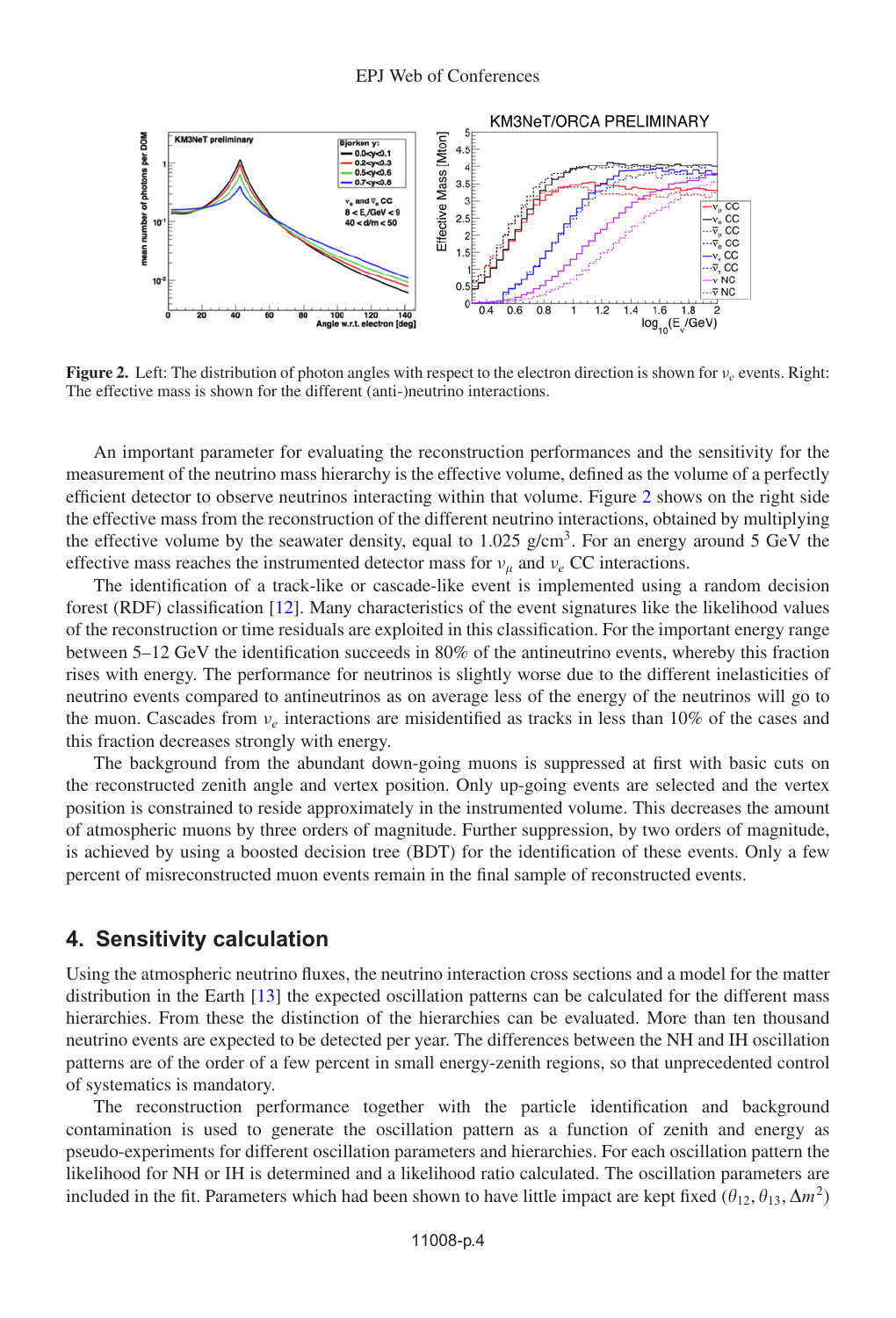<span id="page-4-0"></span>

**Figure 3.** Left: The precision in  $\Delta M^2$  as determined in the measurement is shown as a function of the observation time. Right: Similar presentation for the precision on  $\theta_{23}$ .

<span id="page-4-1"></span>

**Figure 4.** Left: The median significance of the NMH distinction is shown as a function of time for the different hypotheses and two different  $\theta_{23}$  values. Right: The median significance of the measurement is shown for the NH as color scale as a function of the true  $\delta_{CP}$  and  $\theta_{23}$ .

while the others are fitted unconstrained  $(\Delta M^2 = \frac{1}{2}(\Delta m_{32}^2 + \Delta m_{31}^2), \theta_{23}, \delta_{CP})$  $(\Delta M^2 = \frac{1}{2}(\Delta m_{32}^2 + \Delta m_{31}^2), \theta_{23}, \delta_{CP})$  $(\Delta M^2 = \frac{1}{2}(\Delta m_{32}^2 + \Delta m_{31}^2), \theta_{23}, \delta_{CP})$ . Figure 3 shows the development of the precision reached in the oscillation parameters  $\Delta M^2$  and  $\theta_{23}$  as a function of the observation time. After three years the uncertainty on  $\Delta M^2$  will already only be half of the present uncertainty and also the uncertainty on  $\theta_{23}$  will shrink similarly.

Aside from the oscillation parameters also the neutrino fluxes, cross sections and the hadronization impact the pattern. Many of these external uncertainties are parametrized and incorporated as nuisance parameters in the global fit, e.g. the overall normalization, the  $\nu/\bar{\nu}$  ratio, the e/ $\mu$  ratio, the NC scaling and the energy slope. The largest average fluctuation on these parameters with respect to a nominal simulation is found to be 11% for the NC scaling while for all other parameters fluctuations smaller than 4% are found. None of the considered systematics compromises the determination of the NMH.

The sensitivity towards the NMH is evaluated from the resulting likelihood ratio distributions in the pseudo experiments for NH and IH as a median significance, which is the significance for excluding the wrong hierarchy when the measured likelihood ratio is at the median of the true hierarchy distribution. The development of the sensitivity with observation time is shown in Fig. [4](#page-4-1) for two different values of  $\theta_{23}$  and the different hierarchies. On the right side of the figure the dependence of the significance on  $\theta_{23}$  and  $\delta_{CP}$  is shown for the NH, which ranges from 2–6 $\sigma$  in the currently most likely range for  $\theta_{23}$ .